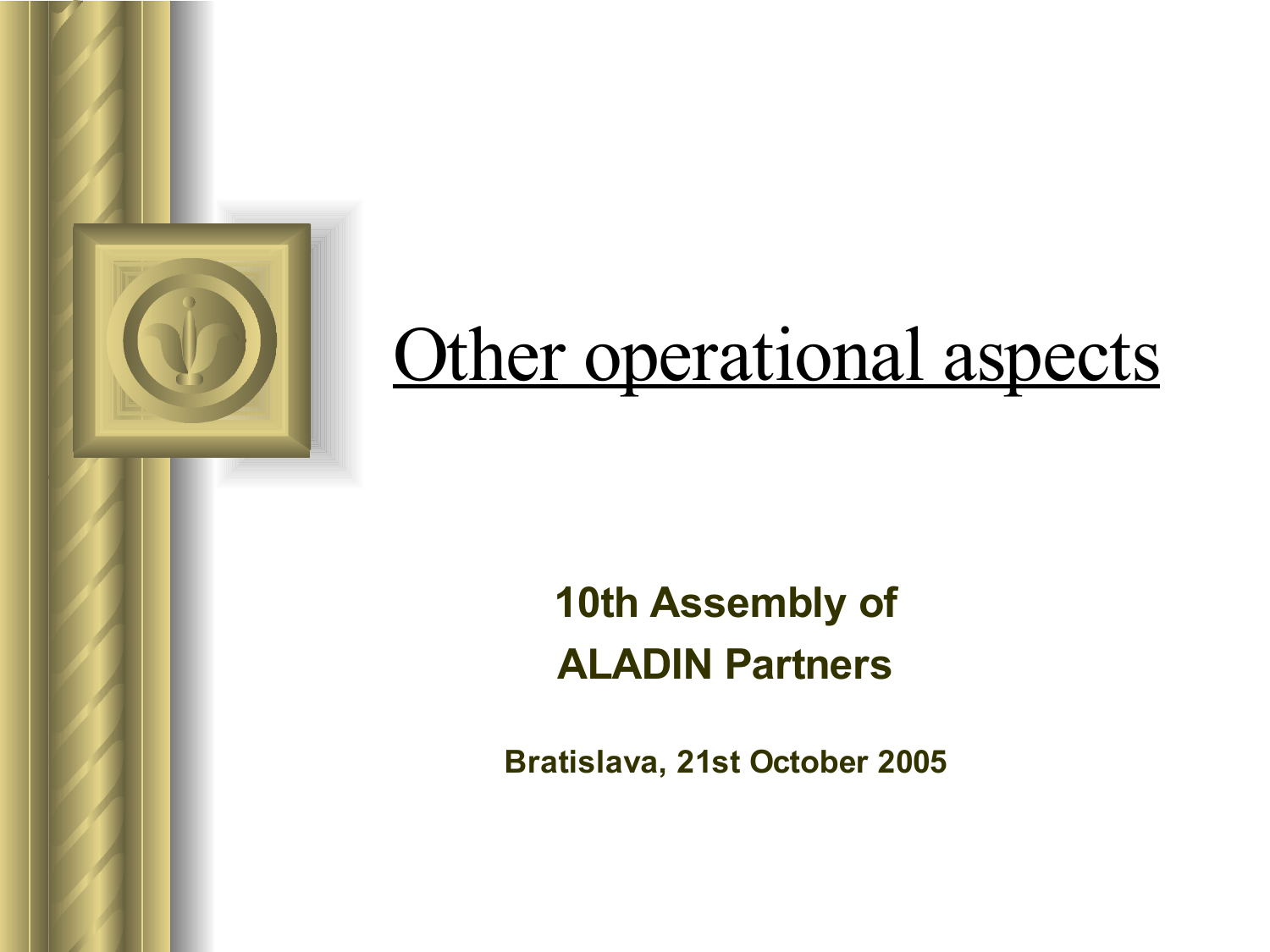**Before going into details about the links between Meteo-France and partners**

- **Some problems last year affecting the access to Meteo-France**
	- **work on our firewall announced "with limited impact"**
	- **in July failure of our Internet provider**
- **Not always M-F direct responsibility, except for the information**
	- **which was generally not sufficient**
- **our apologies for any trouble caused**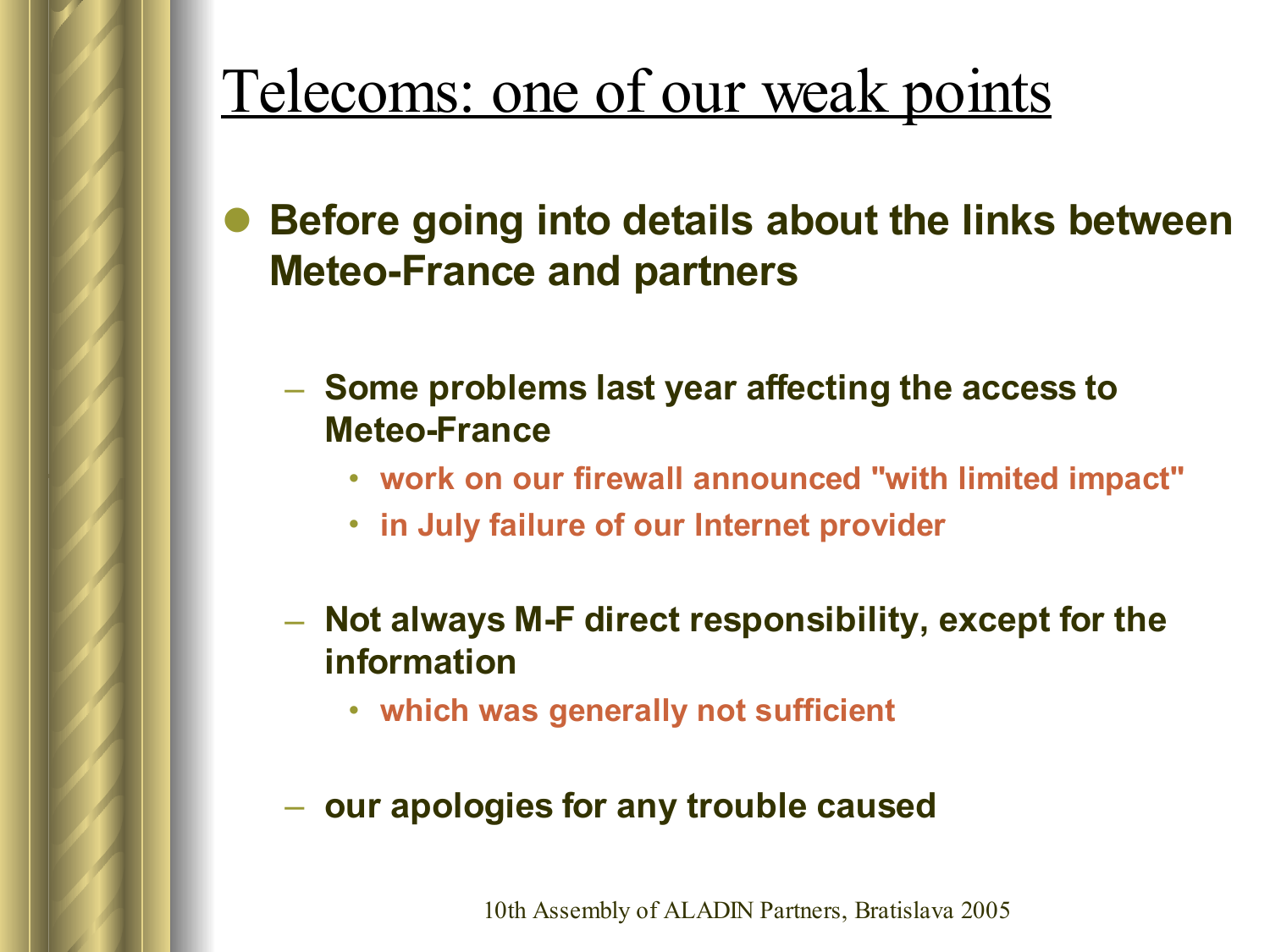**We have bigger and bigger computers...**

### – **What about the balance of all elements of our operational suites**

- **computer**
- **databases**
- **telecoms**
- **archive**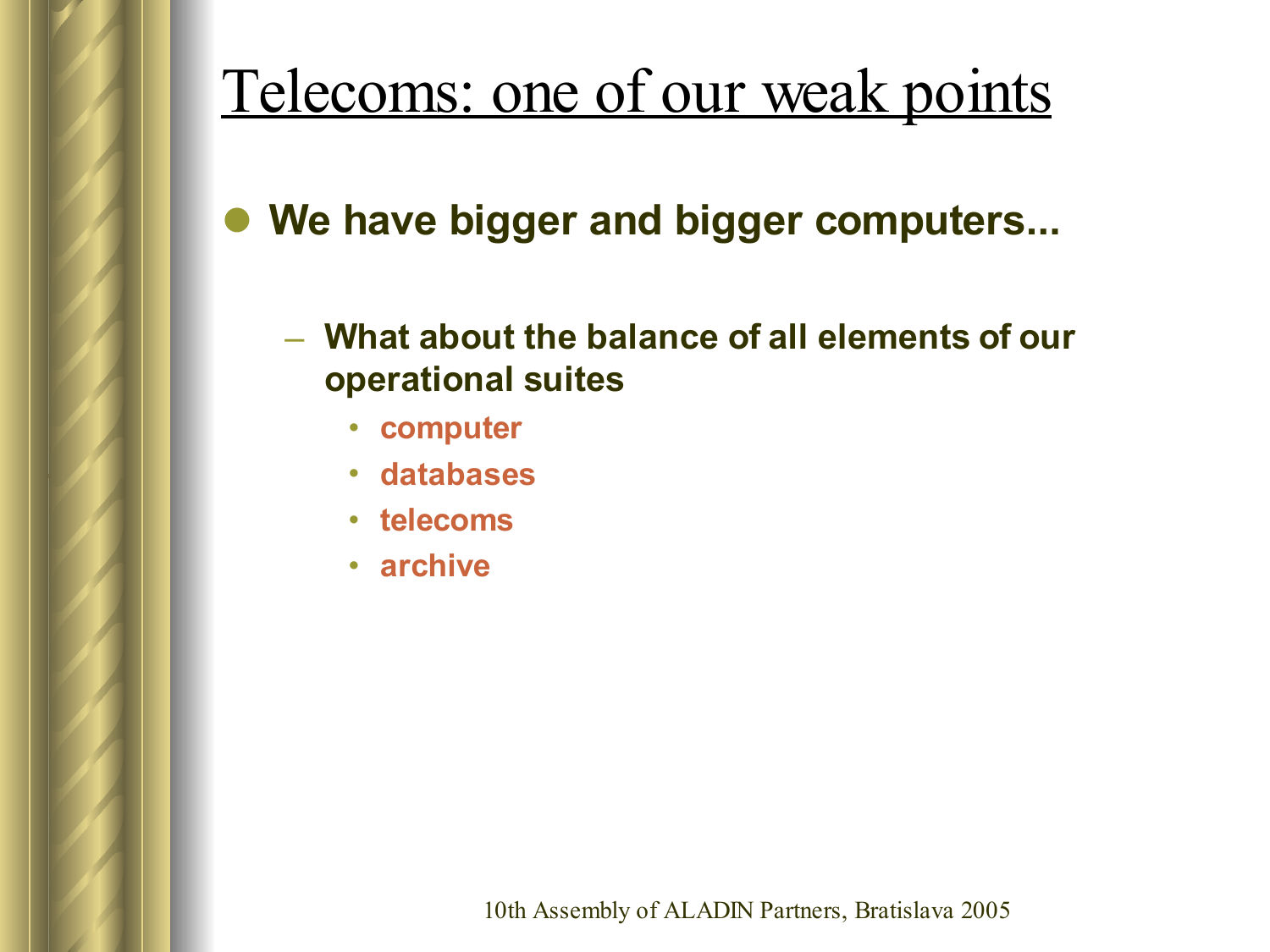### **Our telecoms are outdated**

- **Internet: fast, relatively cheap, reliability ??**
- **We have real operational links for medium range**
	- **short range forecasting has stronger requirements**
- **typical objective: LBCs 1 run in less than 1 hour**
	- **generally not the case except on Internet**
- **current situation: a strong limit for coupling frequency e.g.**

#### – **soon to come: LBC volume increase**

- **2005: new physics, increased vertical resolution**
	- **possibly a factor of 2->3**
- **2007: ARPEGE horizontal resolution**
	- **again a factor 2-> 3**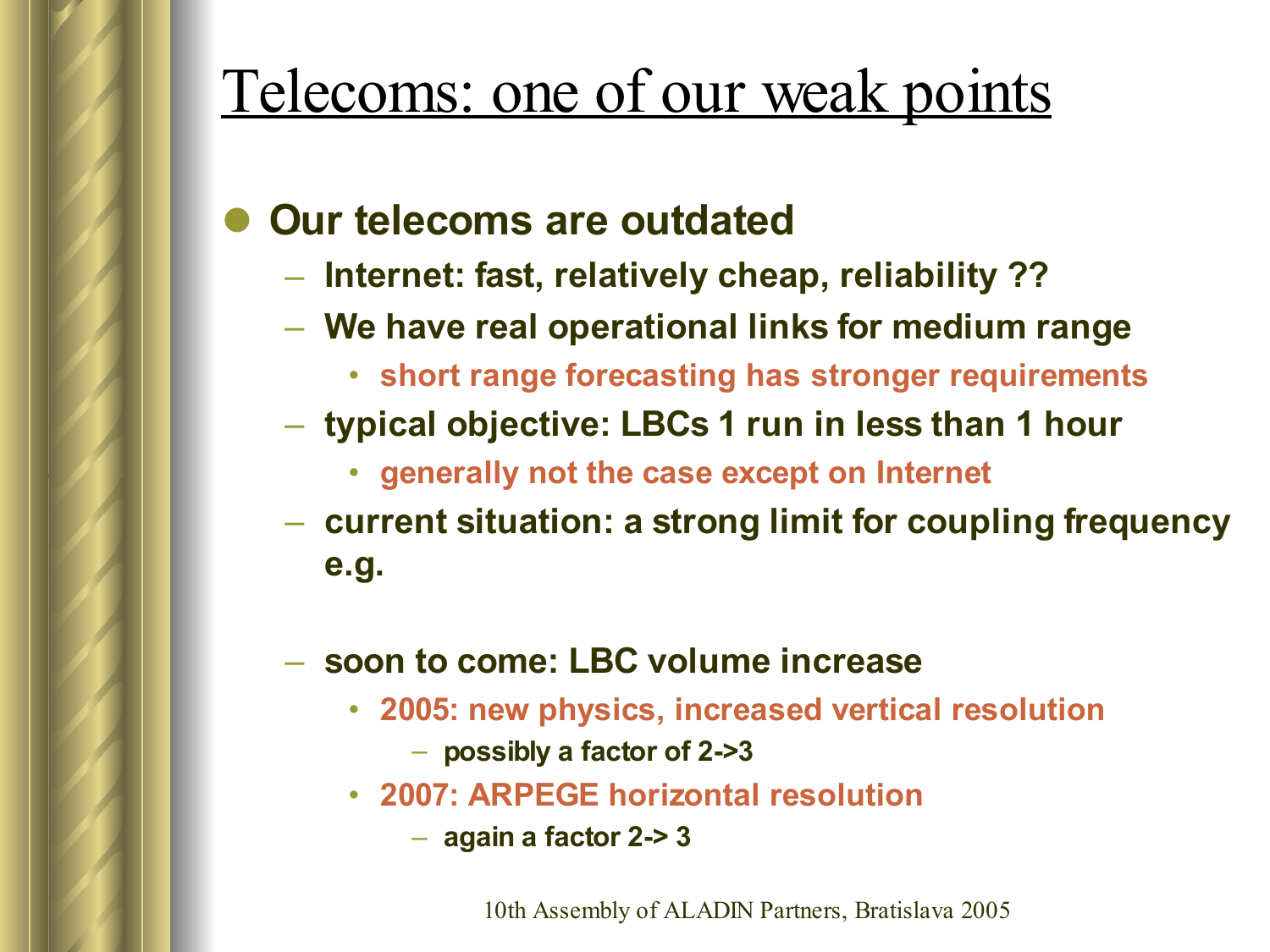

### **Our telecoms are outdated**



#### – **that's just one example**

• **LBC twice a day only, 6h frequency, but large domain**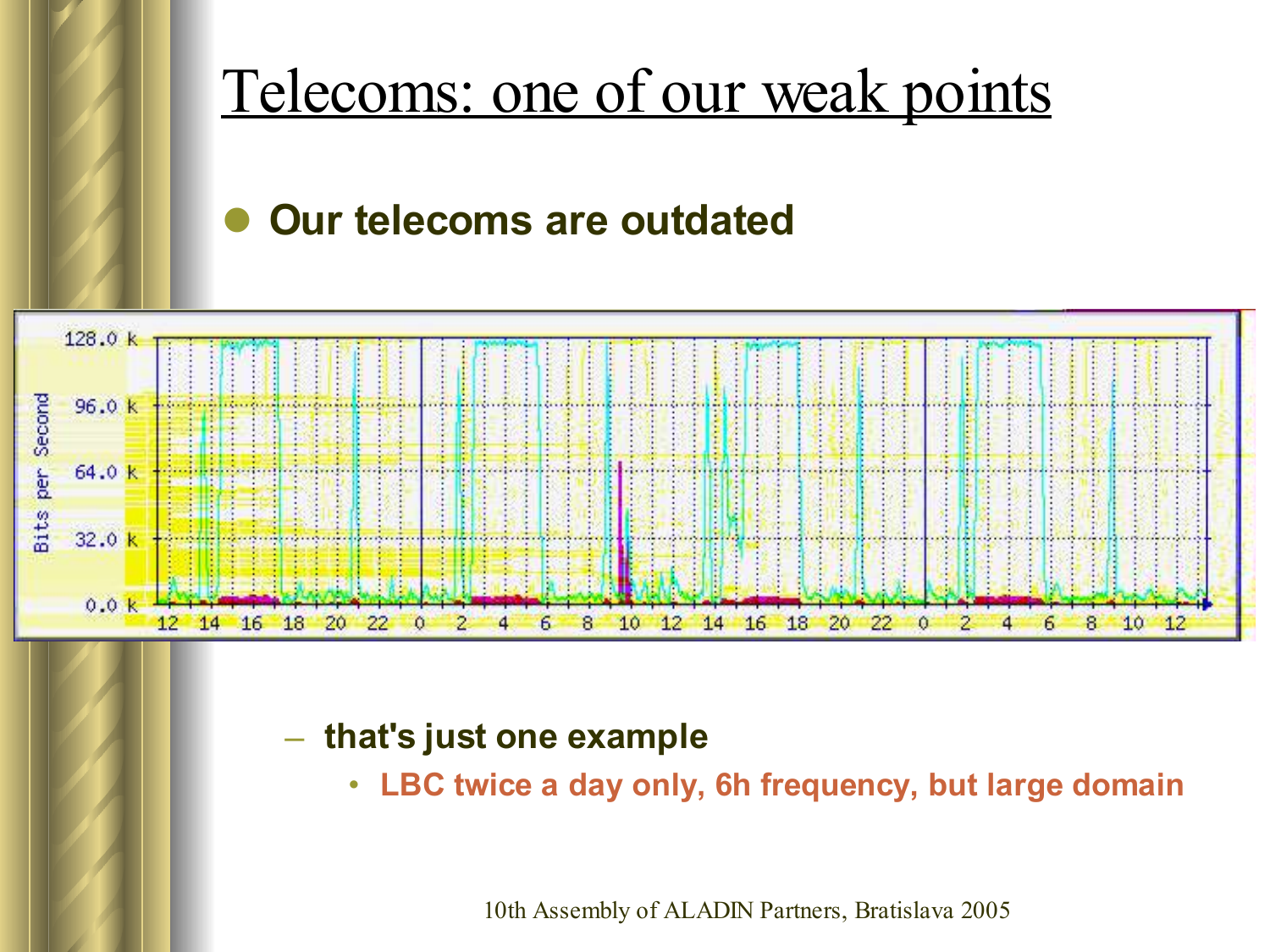## Do we have other weak points?

### **Observation databases**

- **needed for**
	- **verification (at least some obs types)**
	- **data assimilation (all obs types)**

### – **AROME without data assimilation ?**

• **c'est comme un repas sans vin ! additional requirements: radar / satellite**

### – **ALADIN with assimilation: a good transition**